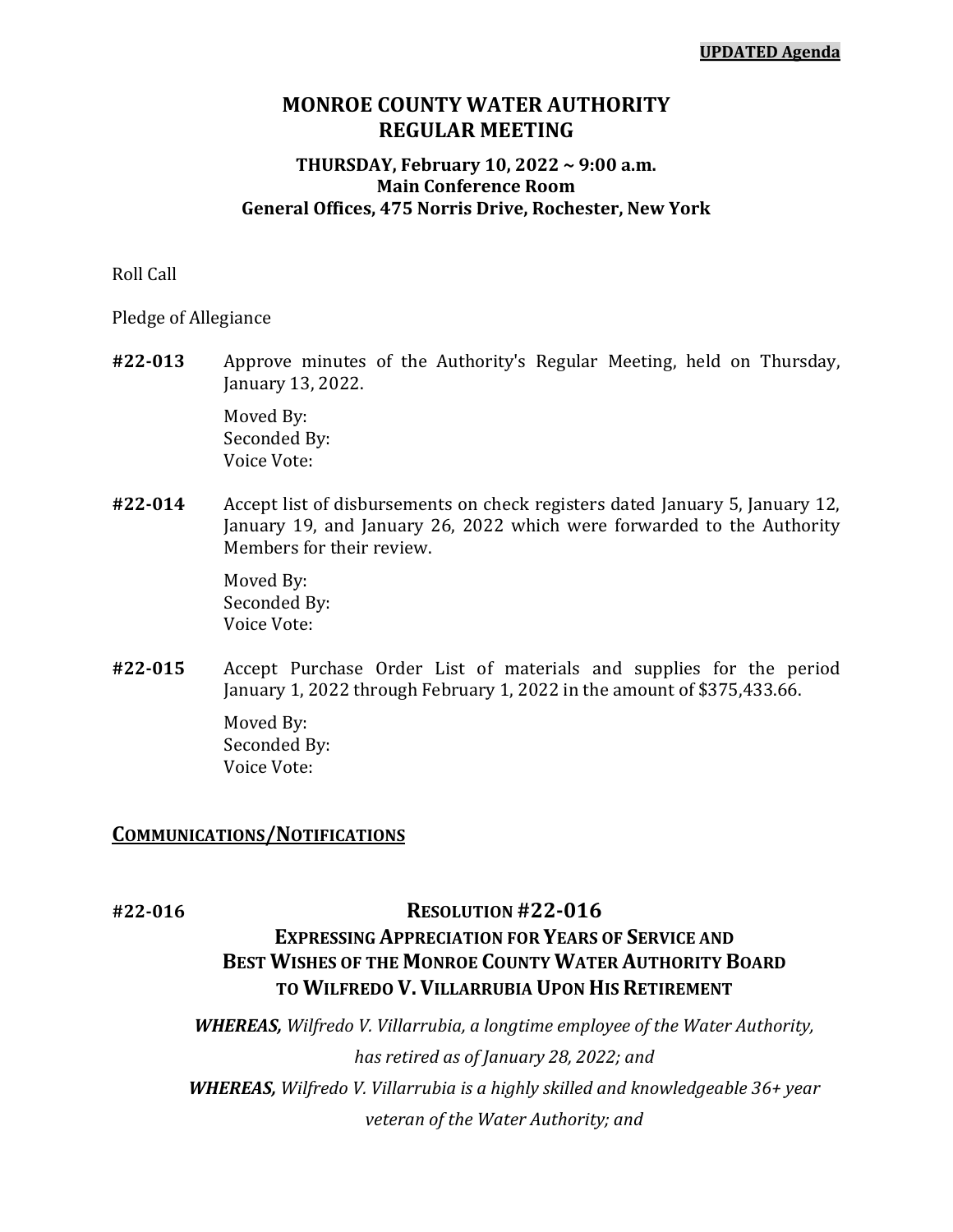> *WHEREAS, Wilfredo V. Villarrubia will be remembered for his dedicated service by his fellow employees and management of the Water Authority. NOW, THEREFORE, BE IT RESOLVED, MCWA extends its appreciation and best wishes for a happy, fulfilling retirement; and BE IT FURTHER RESOLVED, the Recording Secretary of the Board is hereby requested to forward a copy of this Resolution to Wilfredo V. Villarrubia, MCWA Retiree.*

Moved By: Seconded By: Roll Call Vote:

# **#22-017 RESOLUTION #22-017 EXPRESSING APPRECIATION FOR YEARS OF SERVICE AND BEST WISHES OF THE MONROE COUNTY WATER AUTHORITY BOARD TO ANN L. ZIKI UPON HER RETIREMENT**

*WHEREAS, Ann L. Ziki, a longtime employee of the Water Authority, has retired as of January 28, 2022; and WHEREAS, Ann L. Ziki is a highly skilled and knowledgeable 34+ year veteran of the Water Authority; and WHEREAS, Ann L. Ziki will be remembered for her dedicated service by her fellow employees and management of the Water Authority. NOW, THEREFORE, BE IT RESOLVED, MCWA extends its appreciation and best wishes for a happy, fulfilling retirement; and BE IT FURTHER RESOLVED, the Recording Secretary of the Board is hereby requested to forward a copy of this Resolution to Ann L. Ziki, MCWA Retiree.*

Moved By: Seconded By: Roll Call Vote: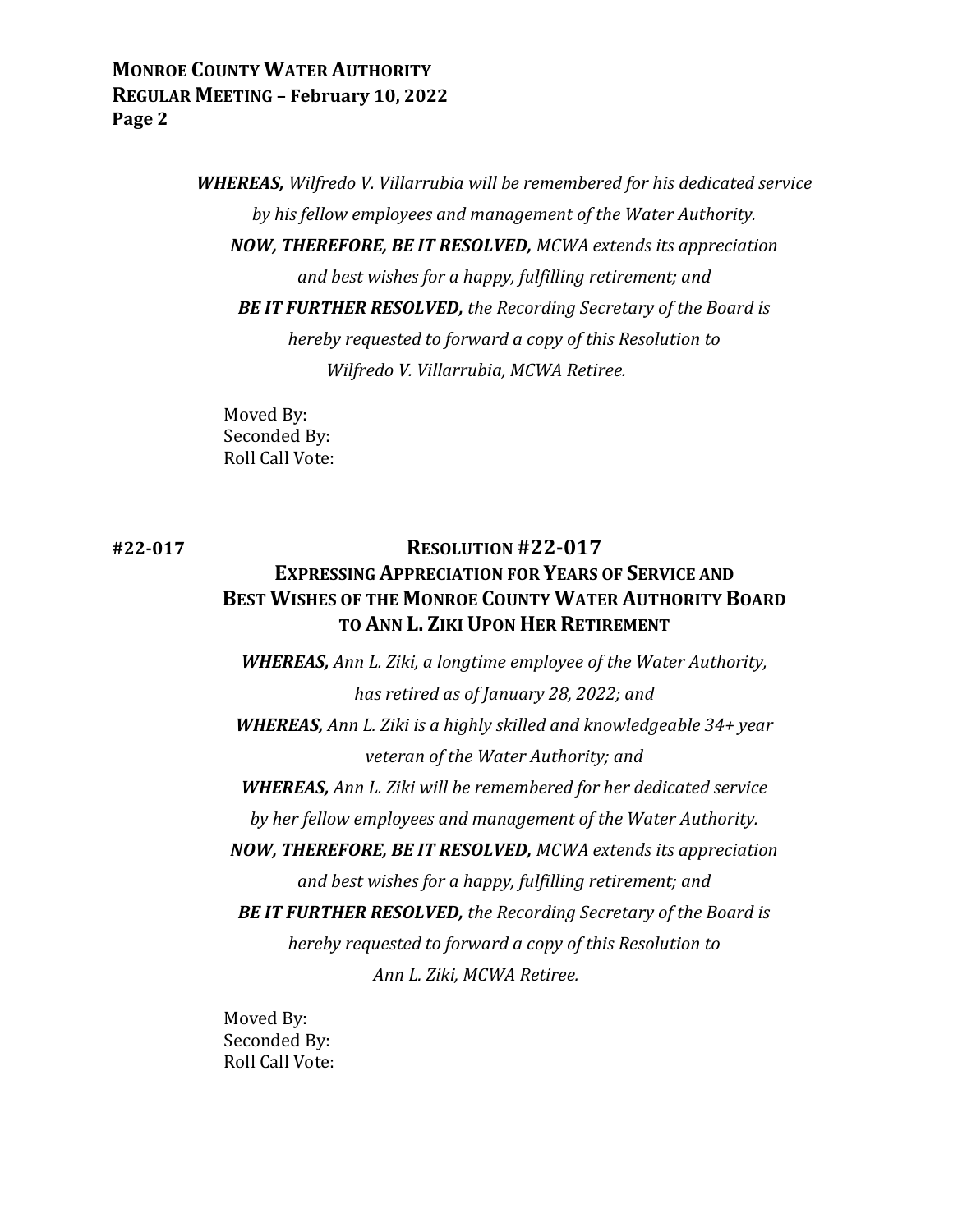**#22-018** Confirm the following personnel appointment pending approval and pursuant to the Rules and Regulations of the Monroe County Civil Service Commission:

> Provisional Appointment of Anthony Piascik to the title of Project Engineer – Water Distribution, effective February 14, 2022 at Salary Schedule 3, Group 4.

Moved By: Seconded By: Roll Call Vote:

**#22-019** Authorize the award of a unit price contract for **Mueller Hydrant Parts** from the low responsive, responsible bidder, **Core & Main** in the bid amount of \$37,405.97. This is a one year contract with the option to extend for up to four additional one year terms upon mutual consent. Bid amount is based on annual estimated quantities and items will be purchased as needed.

> Moved By: Seconded By: Roll Call Vote:

**#22-020** Authorize the award of the 23% **Hydrofluosilicic Acid** unit price contract to the low responsive, responsible bidder, **Univar Solutions, Inc.** for the bid amount of \$116,600.00 (\$530.00/ton) with the option to extend the contract for up to four additional one-year terms upon mutual consent.

> Moved By: Seconded By: Roll Call Vote:

**#22-021** Authorize the award of the **Liquid Sodium Hypochlorite** unit price contract to the low responsive, responsible bidder, **JCI Jones Chemicals, Inc.** for the bid amount of \$423,000.00 (\$1.41/gallon) with the option to extend the contract for up to four additional one-year terms upon mutual consent.

> Moved By: Seconded By: Roll Call Vote: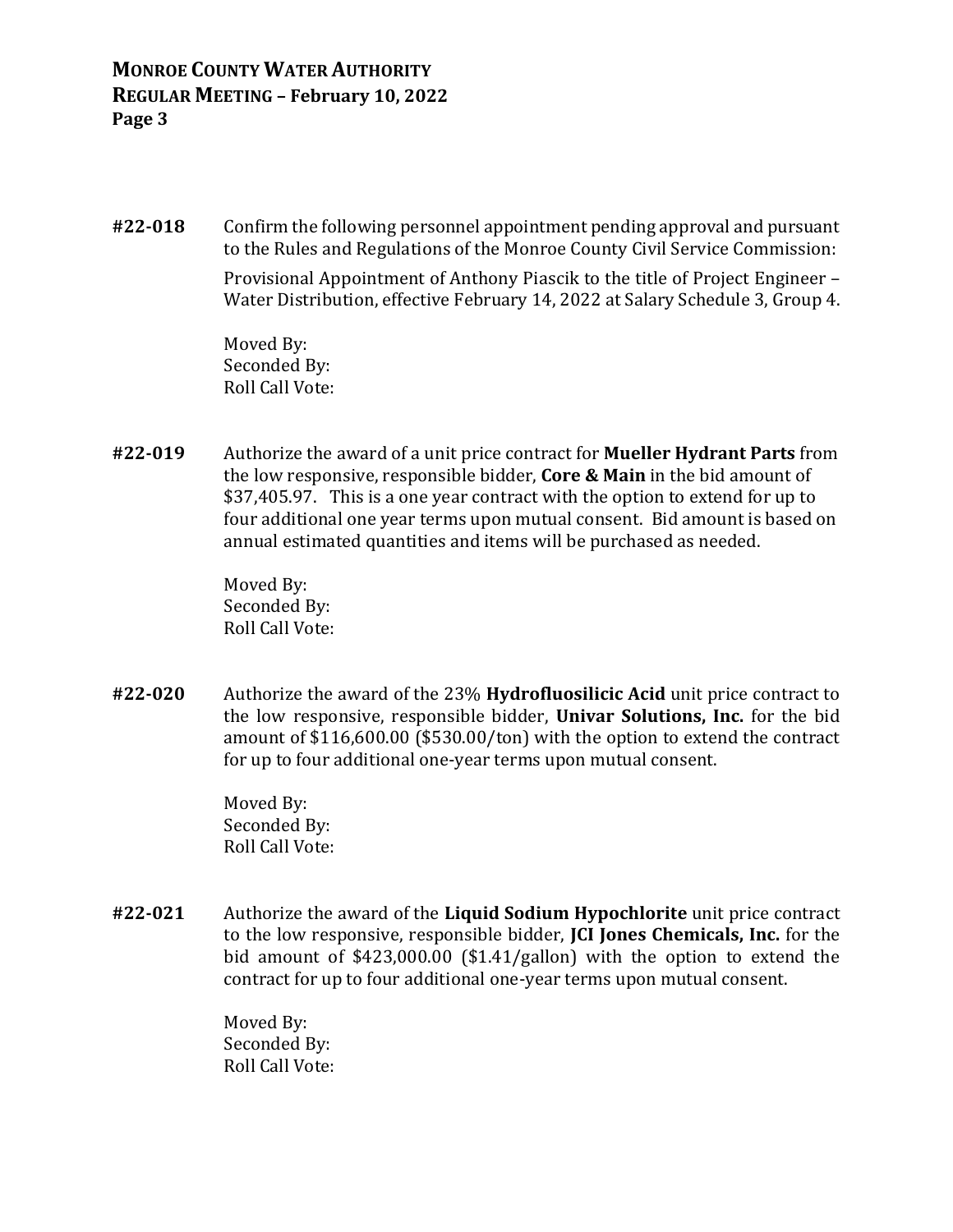**#22-022** Authorize the award of the **2022 GAC Replacement**, East Filters Phase 1, Shoremont Water Treatment Plant to low responsive, responsible bidder, **Carbon Activated Corporation** for the bid amount of \$687,000.00.

> Moved By: Seconded By: Roll Call Vote:

**#22-023** Authorize the purchase of **Aveva™ Historian 2020** database software from **Wonderware North, a Q-Mation Company** for an estimated total cost up to \$16,499.00.

> Moved By: Seconded By: Roll Call Vote:

**#22-024** Authorize the purchase of **materials and services** from **Shrier-Martin Process Equipment Co.** for the repair of a Webster Water Treatment Plant Equalization Tank pump manufactured by ABS for an estimated total cost up to \$16,600.00.

> Moved By: Seconded By: Roll Call Vote:

**#22-025** Authorize the Executive Director to execute a **Temporary License** with the **Town of Chili** for the installation of radio equipment on the Chestnut Ridge Water Storage Tank.

> Moved By: Seconded By: Roll Call Vote:

**#22-026** Authorize the Executive Director, or his designee to exercise a one year renewal for **New York State Legislative and Advocacy Services** with **O'Donnell & Associates** from February 22, 2022 to February 21, 2023 at an estimated monthly cost of \$3450. This is the second and final optional one year renewals. The original agreement was approved by the Board on February 4, 2020 meeting under resolution #20-028, and first optional renewal granted by the Board on February 11, 2021 under resolution #21-022.